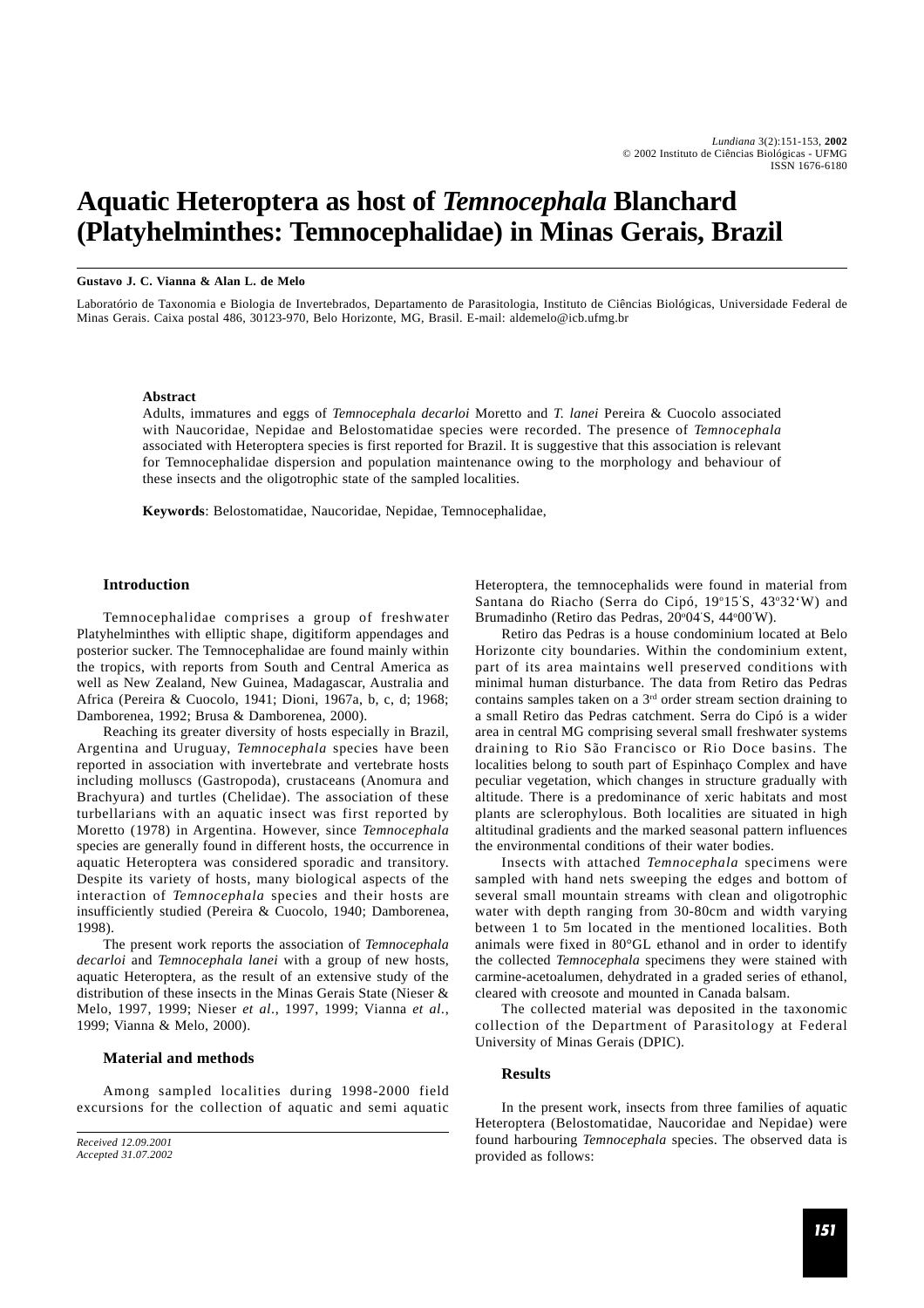## **Temnocephalids**

#### *Temnocephala decarloi* **Moretto**

**Locality:** Retiro das Pedras, Brumadinho, Minas Gerais, Brazil **Host:** *Belostoma testaceopallidum* Latreille

**Distribution:** BRAZIL: Brumadinho, Minas Gerais. ARGEN-TINA: Otamendi (Delta do Paraná).

**Hosts and location:** The only adult individual and two juvenile forms of *T. decarloi* collected in the present study was found between the legs of the adult male *B. testaceopallidum*. This species is included within the Belostomatidae. Its size ranges from 26-34mm. It occurs among overhanging vegetation in stagnant pools of mountain streams. Despite its great swimming abilities *B. testaceopallidum* as well as other *Belostoma* species are typically sit-and-wait predators, visually orientated. *T. decarloi* shares the same location of that observed for *B. cummingsi* De Carlo. The nymphs infestation, in the examined material, was infrequent.

A total of 10 egg capsules grouped ventrally between the middle and hind legs of the insect were also recorded.

**Remarks:** Moretto (1978) described the species from adults, immatures and eggs found on the abdomen pile layer of a single specimen of *B. cummingsi*.

The species diagnose is based on the penis morphology which is a long sigmoid structure. The distal end is fold arched with a peculiar crest system.

It is the first report of *T. decarloi* for Brazil, considerably increasing the distributional area for the species.

#### *Temnocephala lanei* **Pereira & Cuocolo**

**Locality:** Serra do Cipó, Santana do Riacho, Minas Gerais, Brazil.

**Hosts:** *Limnocoris maculiceps* Montandon*, L. porphyros* Nieser & Lopez-Ruf*, L. saphis* Nieser & Lopez-Ruf*, L. submontandoni* Lauck*; Ranatra montei* De Carlo.

**Distribution:** BRAZIL: Minas Gerais, Santana do Riacho; São Paulo, Juquiá.

**Hosts and location:** The specimens found in the type host, *Trichodactylus* sp., a brachyuran crustacean, were present in the body surface, articular junctions and aerial chamber (Pereira & Cuocolo, 1941).

Associated with *T. lanei* four species of *Limnocoris* included within the Naucoridae were found. They comprise two common species in Minas Gerais State, *L. maculiceps*, *L. submontandoni*, and two recently described species: *L. porphyros* and *L. saphis* (Nieser & Lopez-Ruf, 2001).

*L. maculiceps* is one of the biggest Naucoridae species and its total size is about 8mm. It is found at edges of streams among marginal vegetation. The other species occur in the bottom of streams, between gravel and pebble of fast-flowing areas with some individuals found over rocks and small stones. The recorded species are sympatric and they appear to have a diurnal activity.

*T. lanei* shares the same location in all *Limnocoris* species*.* A total of 12 adults and 29 juvenile individuals were found on ventral side of the abdomen and between the legs of the insects.

Egg capsules were found on 24.3% of 90 examined *Limnocoris* and located on the propleuron and between the middle and hind legs. The mean number of deposited eggs ranged between 4.3-15.4 eggs/insect.

*T. lanei* were also found on *Ranatra montei* a conspicuous

species, included within the Nepidae, described from Minas Gerais where it is quite common in low order mountain streams. Its size ranges from 37-45mm. Most species of *Ranatra* spy their prey within the vegetation in a vertical position. The temnocephalids were attached ventrally on the abdomen of the insect. In both *Limnocoris* ssp. and *R. montei* the nymphs infestation were infrequent in the examined material.

**Remarks:** It is the first report of *T. lanei* for Minas Gerais State. Pereira & Cuocolo (1941) described the species based on 8 specimens of *T. lanei* and reported the penis morphology as a short conical structure with a slight quitinous thorn crown at its distal end.

## **Discussion**

The results provided the first record of *Temnocephala* with Heteroptera host species association for Brazil. The observed distribution patterns of the two temnocephalids varied among their host species.

In both *B. testaceopallidum* and *R. montei* the association with *Temnocephala* was once recorded, suggesting a rare event. Moretto (1978) also pointed out that the finding of *B. cummingsi* with *Temnocephala* was not frequent. In both cases the association may not be as opportunistic as previously stated. Nevertheless, the obtained data prevent any accurate analysis of the observed pattern.

On the other hand, the association of the *Limnocoris* group species with *T. lanei* suggests being more consistent than the observed for the other Heteroptera. However, it's a novel occurrence considering that *Temnocephala* host species generally belongs to the same major zoological group.

The infrequent record of infested nymphs suggests that adults are selected locations for the commensals owing to the moulting process during the postembryonic development of the insect hosts and consequent lose of temnocephalids and eggs that could be present on them, as observed by Damborenea (1998) for a freshwater shrimp *Palaemonetes argentinus* Nobilli.

The present work gives little evidence for a definition of the underlying mechanisms that relates *Temnocephala* and Heteroptera hosts. Classically treated in the literature as epibiont, phoretic (Moretto, 1978), commensalist and symbiontic (Damborenea, 1992; Damborenea, 1996; Damborenea, 1998; Brusa & Damborenea, 2000), the current knowledge on the relationship between these flatworms and their heteropteran as well as other hosts is considerably deficient. The lack of taxonomic and life cycle studies on the recorded Heteroptera hosts added to the difficulty in presenting a rigorous definition of any association, confers to the Minas Gerais *Temnocephala* species and its hosts a particularly undefined situation.

However, the gathered data suggests that the recorded Heteroptera species could be possible hosts of these turbellarians, where aquatic Heteroptera would act as physical support for living temnocephalids and egg capsules as dispersion agent and for food supply. Also, due to the morphology and behaviour of these insects and the oligotrophic state of the sampled localities and recognising that parasite life stories evolve in several evolutionary paths as do those of free